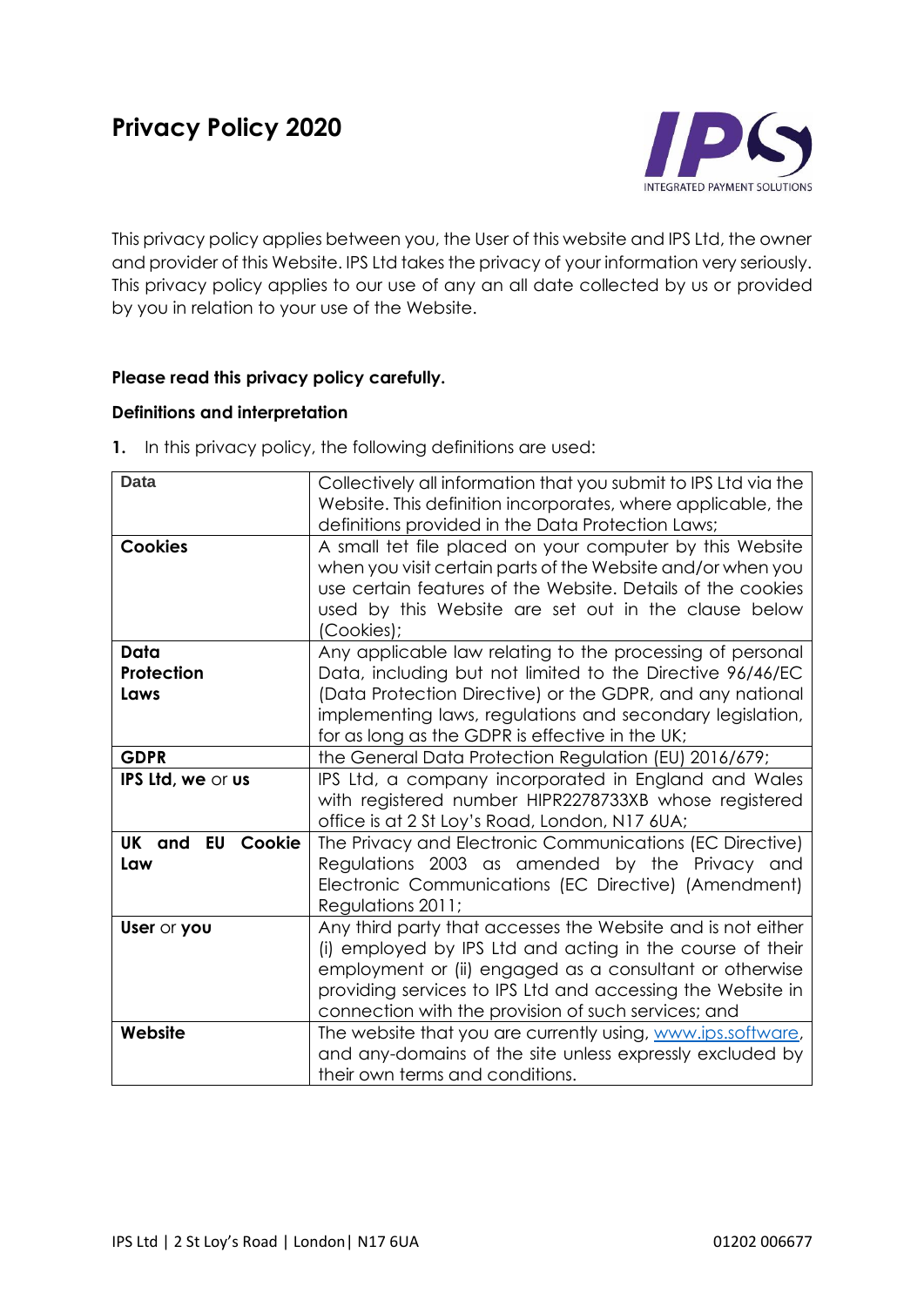# **Privacy Policy 2020**



- **2.** In this privacy policy, unless the context requires a different interpretation:
	- a. The singular includes the plural and vice versa;
	- b. References to sub-clauses, clauses, schedules or appendices are to subclauses, clauses, schedules or appendices of this privacy policy;
	- c. A reference to a person includes firms, companies, government entities, trusts and partnerships;
	- d. "including" is understood to mean "including without limitation";
	- e. Reference to any statutory provision includes any modification or amendment of it;
	- f. The headings and sub-headings do not form part of this privacy policy.

# **Scope of this privacy policy**

- 3. This privacy policy applies to only the actions of IPS Ltd and Users with respect to this Website. It does not extend to any websites that can be accessed from this Website including, but not limited to, any links we may provide to social media websites.
- 4. For purpose of the applicable Data Protection Laws, IPS Ltd is the "data controller". This means that IPS Ltd determines the purposes for which, and the manner in which, your data is processed.

## **Data collected**

- 5. We may collect the following Data, which includes personal Data, from you:
- a. Name;
- b. Job title;
- c. Profession;
- d. Contact Information such as email addresses and telephone numbers;
- e. Demographic information such as postcode, preferences and interests;
- f. Financial information such as credit/debit card numbers;
- g. IP address (automatically collected);
- h. Web browser types and version (automatically collected);
- i. Operating system (automatically collected);
- j. A list of URLs starting with a reference site, your activity on this Website, and the site you exit to (automatically collected); in each case, in accordance with this privacy policy.

#### **How we collect data**

- 6. We collect Data in the following ways:
	- a. Data is given to us by you;
	- b. Data is received from other sources; and
	- c. Data is collected automatically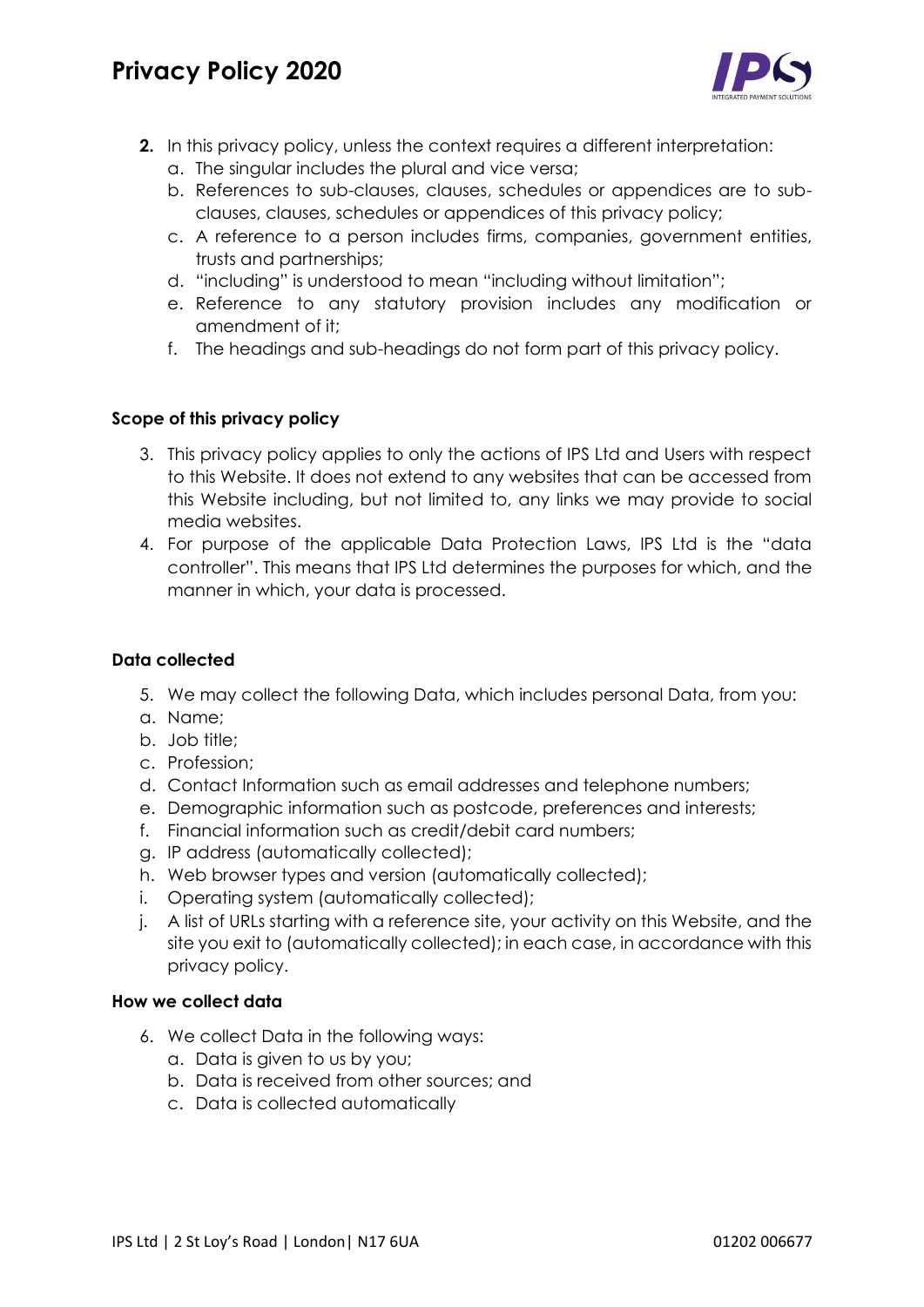

# **Data that is given to us by you**

- 7. IPS Ltd will collect your Data in a number of ways, for example:
	- a. When you contact us through the Website, by telephone, post, email or through any other means;
	- b. When you register with us and set up an account to receive our products/services;
	- c. When your complete surveys that we use for research purposes (although you are not obliged to respond to them);
	- d. When you enter a competition or promotion through a social media channel;
	- e. When you make payments to us, through this Website or otherwise;
	- f. When you elect to receive marketing communications from us;
	- g. When you use our services;

In each case, in accordance with this privacy policy.

### **Data that is received from third parties**

8 IPS Ltd will receive Data about you from the following third parties:

a. Mailchimp

### **Data that is received from publicly available third parties' sources**

9 We will receive Data about you from the following publicly available third-party sources:

- a. Mailchimp
- b. Eventbrite
- c. Issuu

# **Data that is collected automatically**

10. To the extent that you access the Website, we will collect your Data automatically, for example:

- a. We automatically collect some information about your visit to the Website. This information helps us to make improvements to Website content and navigation, an includes your IP address, the date, time and frequency with which you access the Website and the way you use and interact with its content.
- b. We will collect your Data automatically via cookies, in line with the cookie settings on your browser. For more information about cookies, and how we use them on the Website, see the section below, headed "Cookies".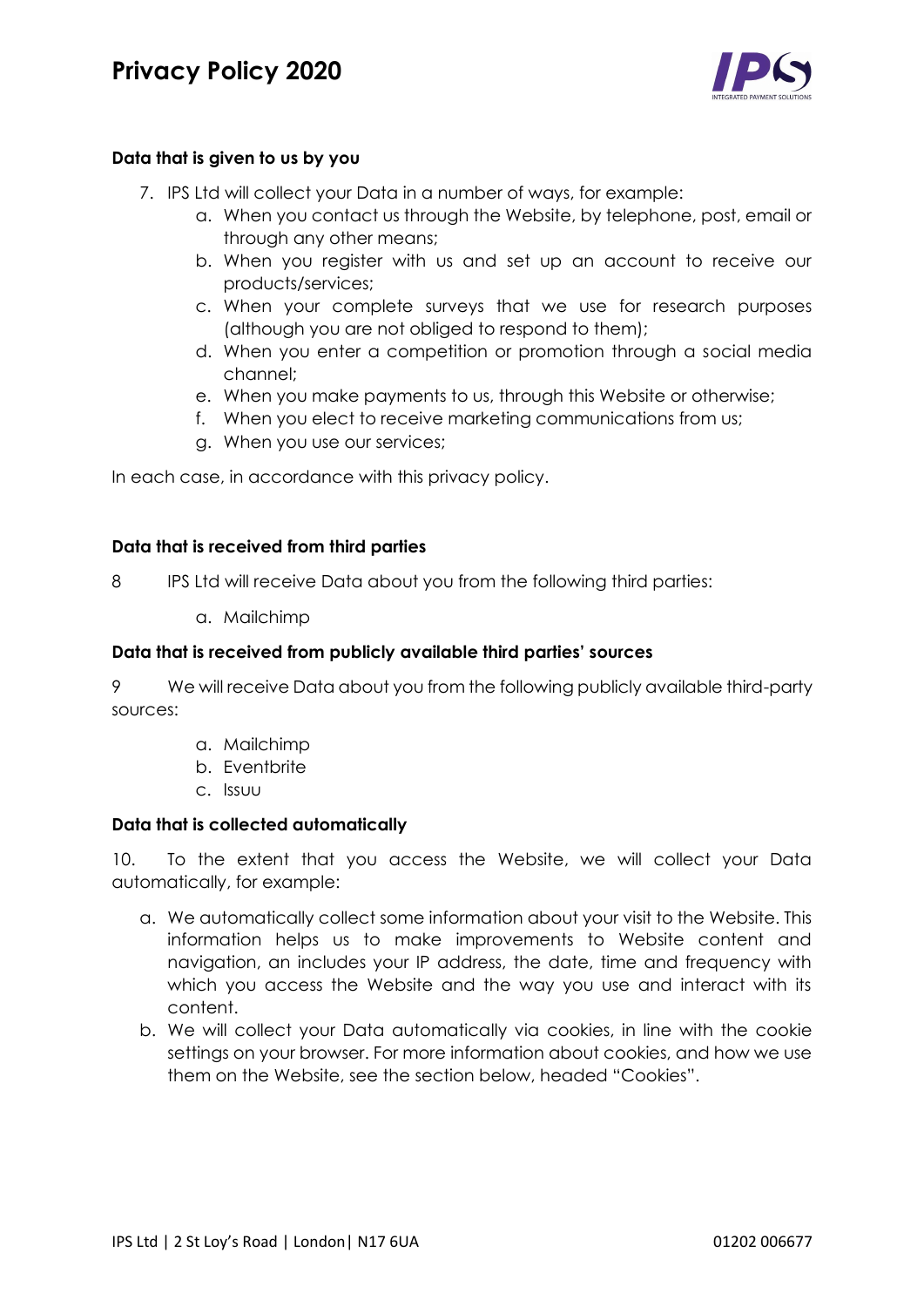

# **Our use of Data**

11. Any or all of the above Data may be required from us from time to time in order to provide you with the best possible service and experience when using our Website. Specifically, Data may be used by us for the following reasons:

- a. Internal record keeping;
- b. Improvement of our products/services;
- c. Contact for market research purposes which may be done using email, telephone, fax or mail. Such information may be used to customise or update the Website;

In each case, in accordance with this privacy policy.

12. We may use your Data for the above purposes if we deem it necessary to do so for our legitimate interests. If you are not satisfied with this, you have the right to object in certain circumstances (see the section headed "Your rights" below).

13 When you register with us and set up an account to receive our services, the legal basis for this processing is the performance of a contract between you and us and/or taking steps, at your request, to enter into such a contract.

14. We may use your Data to show you IPS Ltd adverts and other content on other websites. If you do not want us to use your data to show you IPS Ltd adverts and other content on other websites, please turn off the relevant cookies (please refer to the section headed "Cookies below).

# **Who we share Data with?**

15. We may share your Data with the following groups of people for the following reasons:

a. our employees, agents and/or professional advisors – to obtain advice from professional advisors;

b. third party service providers who provide services to us which require processing of personal data – to help third party service providers in receipt of any shared data to perform functions on our behalf to help ensure the Website runs smoothly;

c. third party payment providers who process payments made over the Website – to enable third party payment providers to process user payments and refunds;

d. relevant authorities – to facilitate the detection of crime of the collection of taxes or duties;

in each case, in accordance with this privacy policy.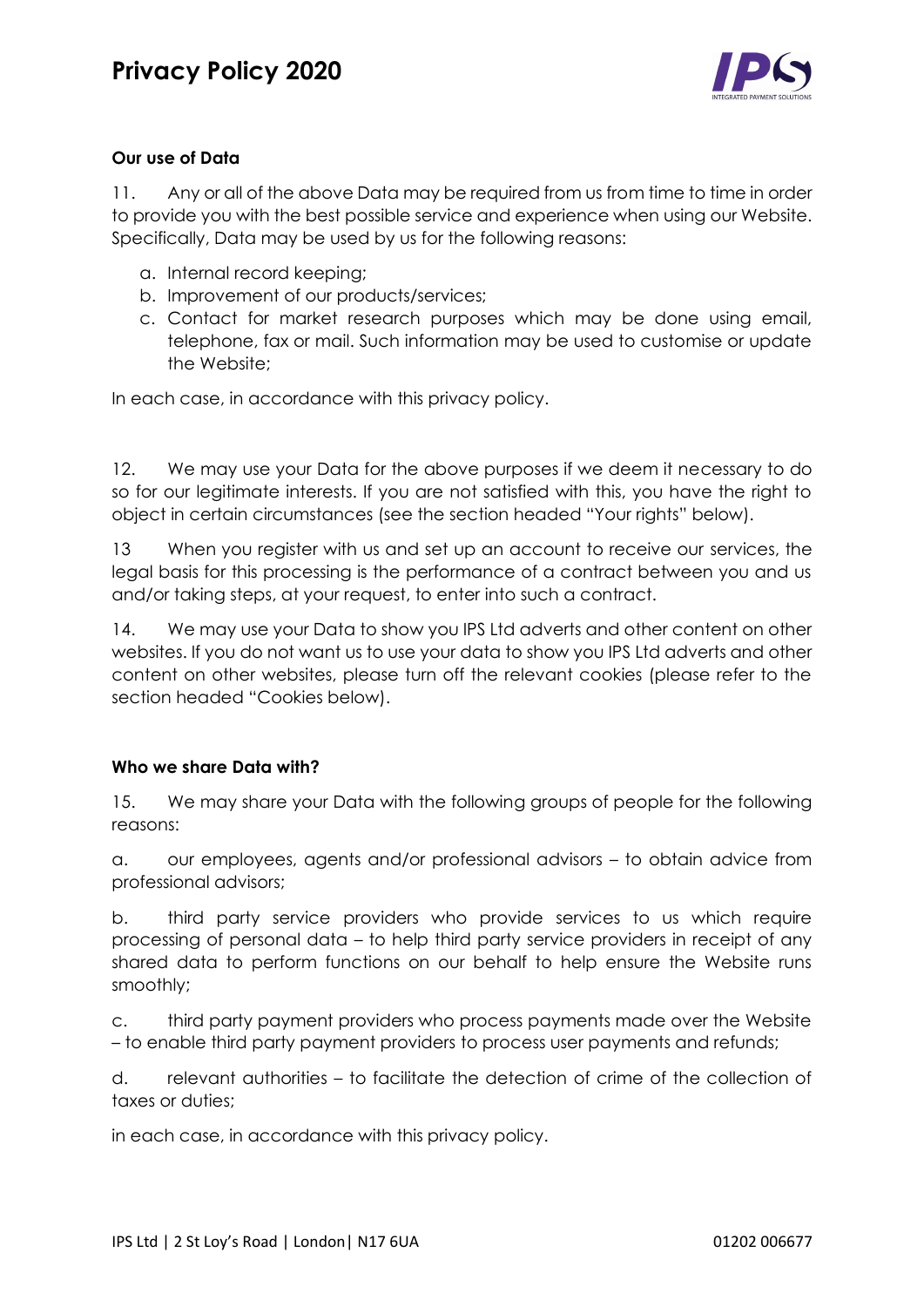# **Privacy Policy 2020**



# **Keeping Data secure**

16. We will use technical and organizational measure to safeguard your Data, for example:

a. access to your account is controlled by a password and a username that is unique to you.

b. we store your Data on a secure servers.

c. payment details are encrypted using SSL technology (typically you will see a lock icon or green address bar (or both) in your browser4 when we use this technology.

17. We are certified to ISO 9001. This family of standards helps us manage your Data and keep it secure.

18. Technical and organizational measure include measure to deal with any suspected data breach. If you suspect any misuse or loss or unauthorized access to your Data, please let us know immediately by contacting us via this email address: [enquiries@ips.software.](mailto:enquiries@ips.software)

19. If you wanted detailed information from Get Safe Online on how to protect your information and your computers and devices against fraud, identity theft, viruses and many other online problems, please visit [www.getsafeonlin.org.](http://www.getsafeonlin.org/) Get Safe Online is supported by HM Government and leading businesses.

# **Data retention**

20. Unless a longer retention period is required or permitted by law, we will only hold your Data on our systems for the period necessary to fulfil the purposes outlined in this privacy policy or until you request that the Data be deleted.

21. Even if we delete your Data, it may persist on backup or archival media for legal, tax or regulatory purposes.

# **Your rights**

22. You have the following rights in relation to your Data

a. **Right to access** – the right to request (i) copies of the information we hold about you at any time, or (ii)

that we modify, update or delete such information. If we provide you with access to the information, we hold about you, we will not charge you for this, unless you request is "manifestly unfounded or excessive." Where we are legally permitted to do so, we may refuse your request. If we refuse your request, we will tell you the reasons why.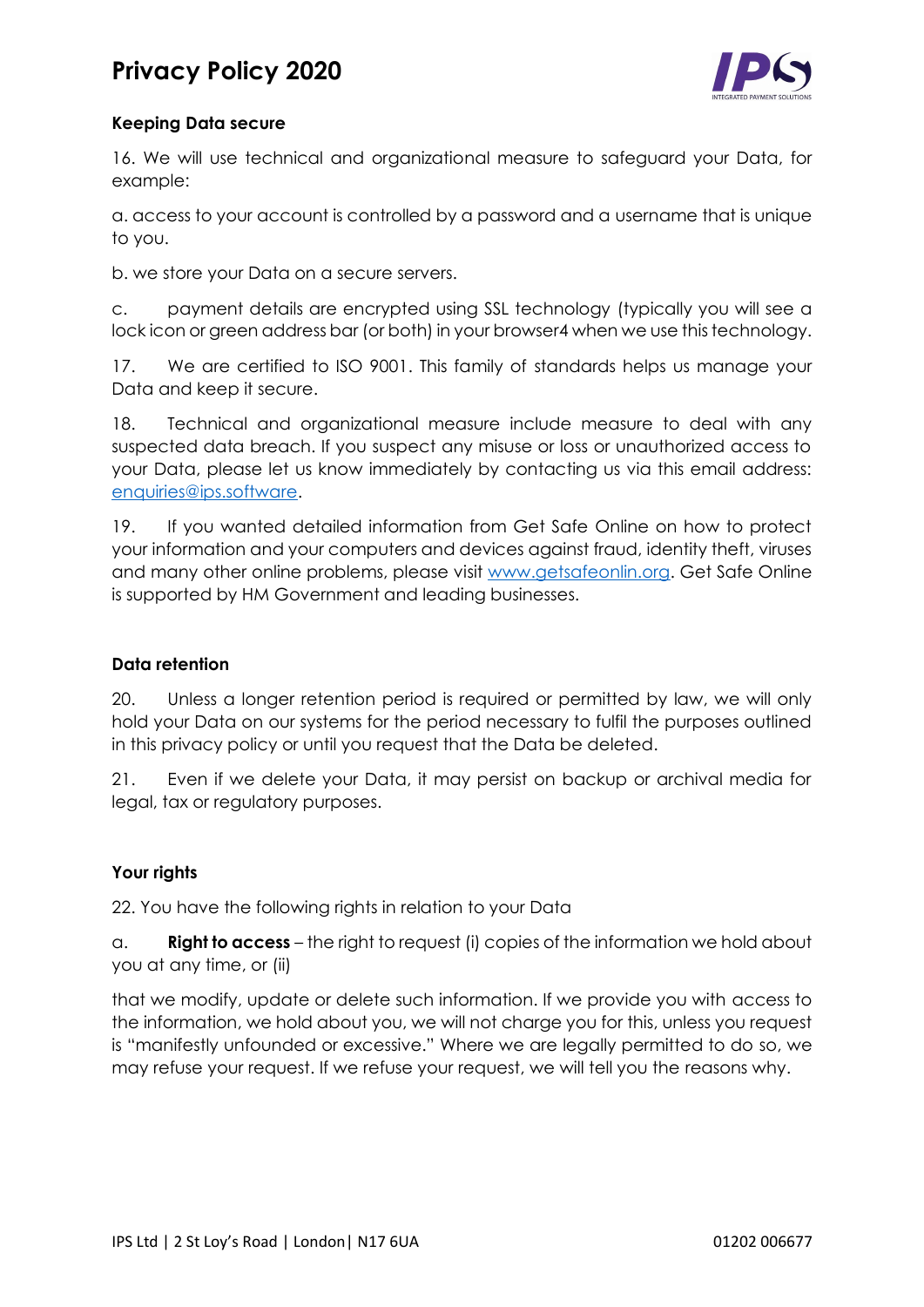

b. **Right to correct** – the right to have your Data rectified if it is inaccurate or incomplete.

c. **Right to erase** – the right to request that we delete or remove your Data from our systems.

d. **Right to restrict our use of your Data** – the right to "block" us from using your Data or limit in which we can use it.

e. **Right to data portability** – the right to request that we move, copy or transfer your Data.

f. **Right to object** – the right to object to our use of your Data including where we use it for our legitimate interests.

23. To make enquiries, exercise any of your rights set out above, or withdraw your consent to the processing of your Data (where consent is our legal basis for processing your Data), please contact us via this email address: [enquiries@ips.software.](mailto:enquiries@ips.software)

24. If you are not satisfied with the way a complaint you make in relation to your Data is handled by us, you may be able to refer your complaint to the relevant data protection authority. For the UK, this is the Information Commissioner's Office (ICO). TH ICO's contact details can be found on their website at htts://ico.org.uk/.

25. It is important that the Data we hold about you is accurate and current. Please keep us information if you Data changes during the period for which we hold it.

# **Links to other websites**

26. The Website may, from time to time, provide links to other websites. We have no control over such websites and are not responsible for the context of these websites. The privacy policy does not extend to your use of such websites. You are advised to read the privacy policy or statement of other websites prior to using them.

#### **Changes of business ownership and control**

27. IPS Ltd may, from time to time, expand or reduce our business and this may involve the sale and /or the transfer of control of all or part of IPS Ltd. Data provided by Users will, where it is relevant to any part of our business so transferred, be transferred along with that part and the new owner or newly controlling party will, under the terms of this privacy policy, be permitted to use the Data for the purpose for which it was originally supplied to us.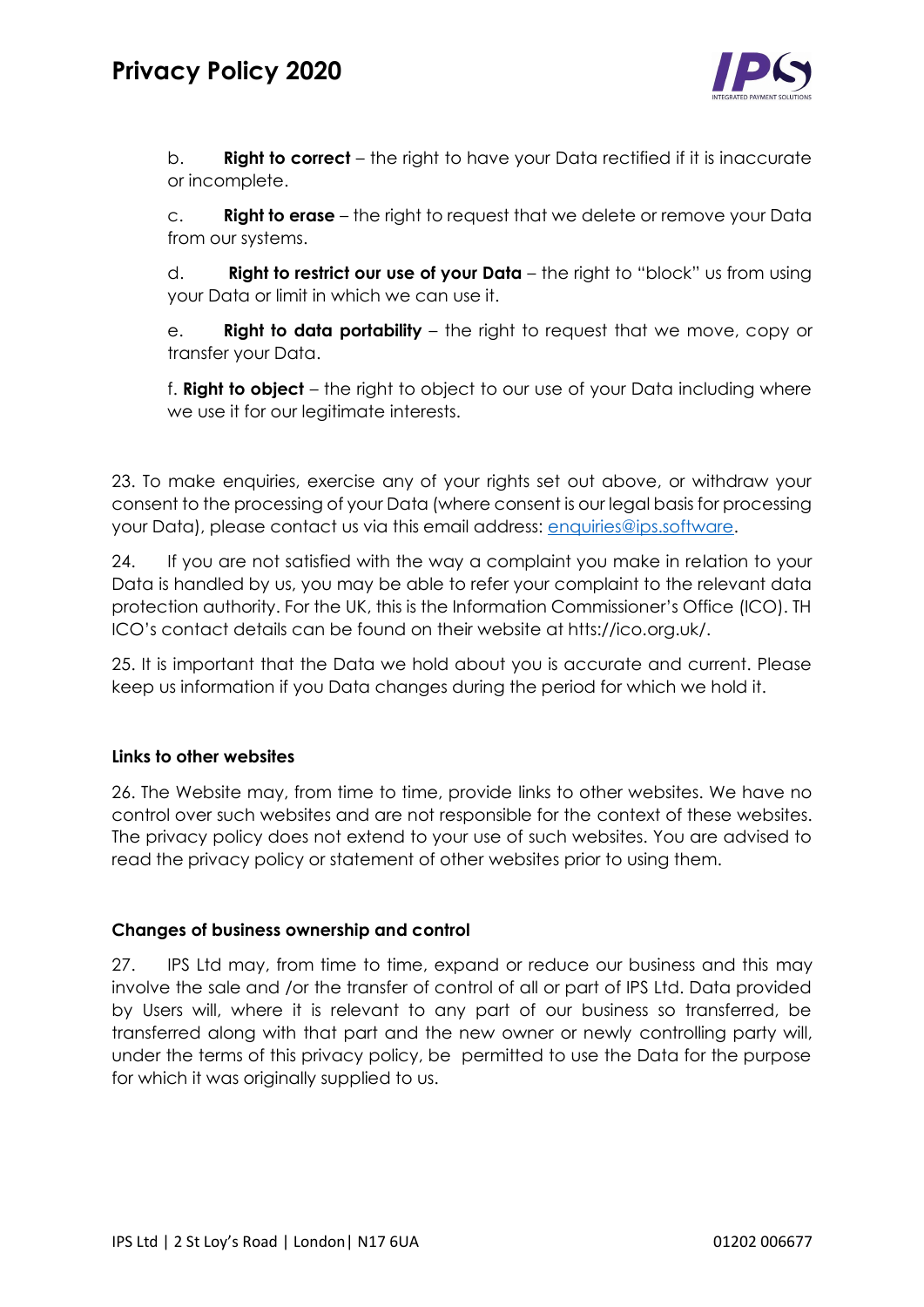

28. We may also disclose Data to a prospective purchaser of our business or any part of it.

29. In the above instances, we will take steps with the aim of ensuring your privacy is protected.

# **Cookies**

30. This Website may place an access certain Cookies on your computer. IPS Ltd uses Cookies to improve your experience of using the Website and to improve our range of products and services. IPS Ltd has carefully chosen these Cookies and has taken steps to ensure that your privacy is always protected and respected.

31. All Cookies used by this Website are used in accordance with current UK and EU Cookie Law.

32. Before the Website places Cookies on your computer, you will be presented with a message bar requesting your consent to set those Cookies. By giving your consent tto the place of Cookies, you are enabling IPS Ltd to provide a better experience and service to you. You may, if you wish, deny consent to the placing of Cookies; however certain features of the Website may not function fully or as intended.

| <b>Type of Cookie</b>          | <b>Purpose</b>                                                                                                                                                                                                                                                                                                                 |
|--------------------------------|--------------------------------------------------------------------------------------------------------------------------------------------------------------------------------------------------------------------------------------------------------------------------------------------------------------------------------|
| Strictly necessary cookies     | These are cookies that are required for<br>the operation of our website, use a<br>shopping cart or make us of e-billing<br>services.                                                                                                                                                                                           |
| Analytical/performance cookies | They allow us to recognize and count the<br>number of visitors and to see the way our<br>website works, for example, by ensuring<br>that users are finding what they are<br>looking for easily.                                                                                                                                |
| Functionality cookies          | These are used to recognise you when<br>you return to our website. This enables us<br>to personalise our content for you, greet<br>you by name and remember your<br>preferences (for example, your choice<br>of language or region.                                                                                            |
| <b>Functionality cookies</b>   | These cookies record your visit to our<br>website, the pages you have visited and<br>the links you have followed. We will use<br>this information to make our website and<br>the advertising displayed on it more<br>relevant to your interests. We may also<br>share this information with third parties<br>for this purpose. |

33. This Website may place the following Cookies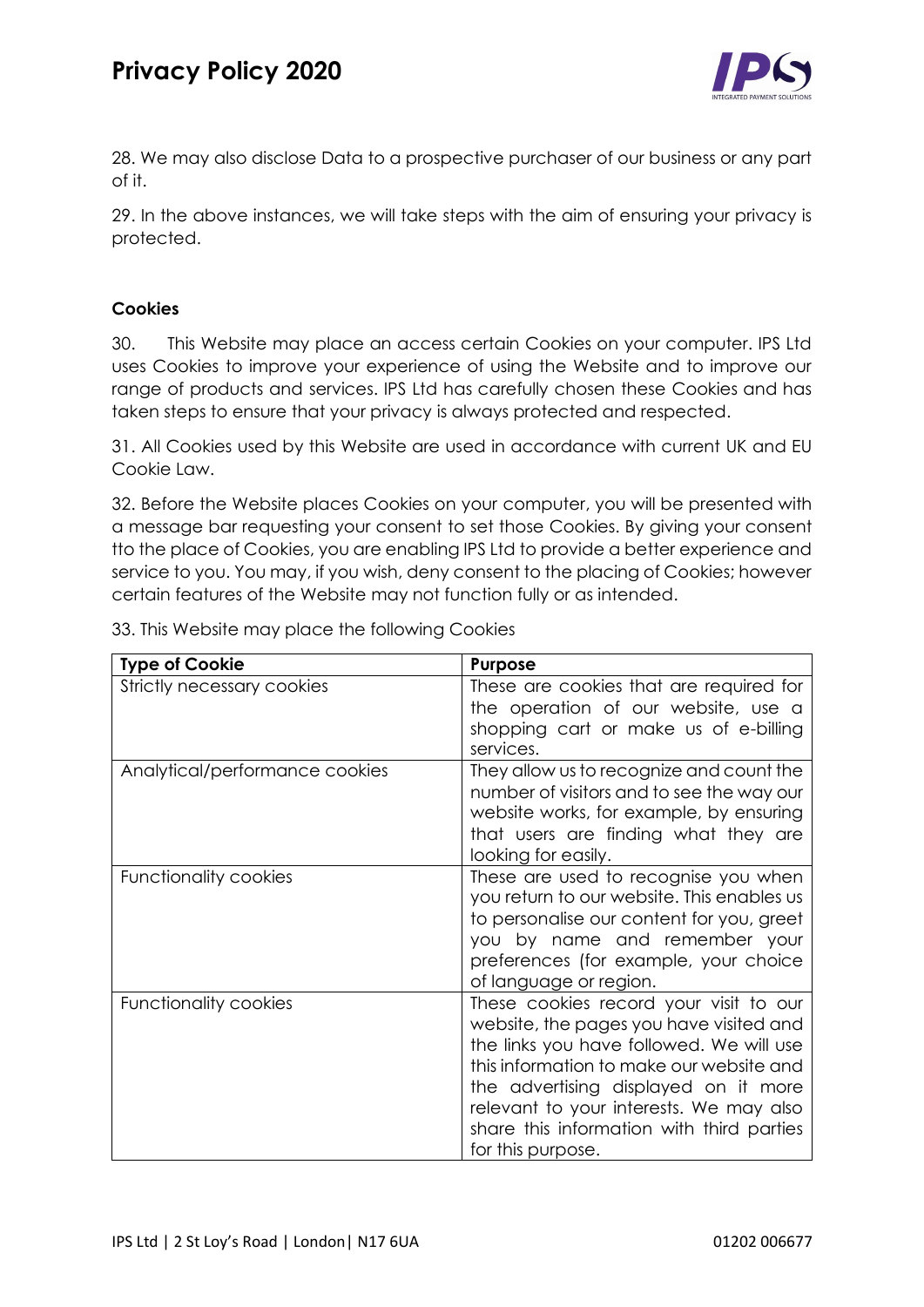

34. You can find a list of Cookies that we use in the Cookies Schedule.

35. You can choose to enable or disable Cookies in your internet browser. By default, most internet browsers accept Cookies, but this can be changed. For further details, please consult the help menu in your internet browser.

36. You can choose to delete Cookies at any time;' however you may lose any information that enables you to access the Website more quickly and efficiently including, but not limited to, personalisation settings.

37. It is recommended that you ensure that your internet browser is up-to-date and that you consult the help and guidance provided by the developer of your internet browser if you are unsure about adjusting your privacy settings.

38. For more information generally on cookies, including how to disable them, please refer to aboutcookies.org. You will also find details on how to delete cookies from your computer.

# **General**

39. You may not transfer any of your rights under this privacy policy to any other person. We may transfer our rights under this privacy policy where we reasonably believe your rights will not be affected.

40. If any courts or competent authority finds that any provision of this privacy policy (or part of any provision) is invalid, illegal or unenforceable, that provision or part-provision will, to the extent required, be deemed to be deleted, and the validity and enforceability of the other provisions of this privacy policy will not be affected.

41. Unless otherwise agreed, no delay, act or omission by a party in exercising any right or remedy will be deemed a waiver of that, or any other, right or remedy.

42. This Agreement will be governed by and interpreted according to the law of England and Wales. All disputes arising under the Agreement will be subject to the exclusive jurisdiction of the English and Welsh courts.

# **Changes to this privacy policy**

43. IPS Ltd reserves the right to change this privacy policy as we deem necessary from time to time or as may be required by law. Any changes will be immediately posted on the Website and you are deemed to have accepted the terms of the privacy policy on your fist use of the Website following the alterations.

### **Attribution**

44. This privacy policy was created on 25 February 2020